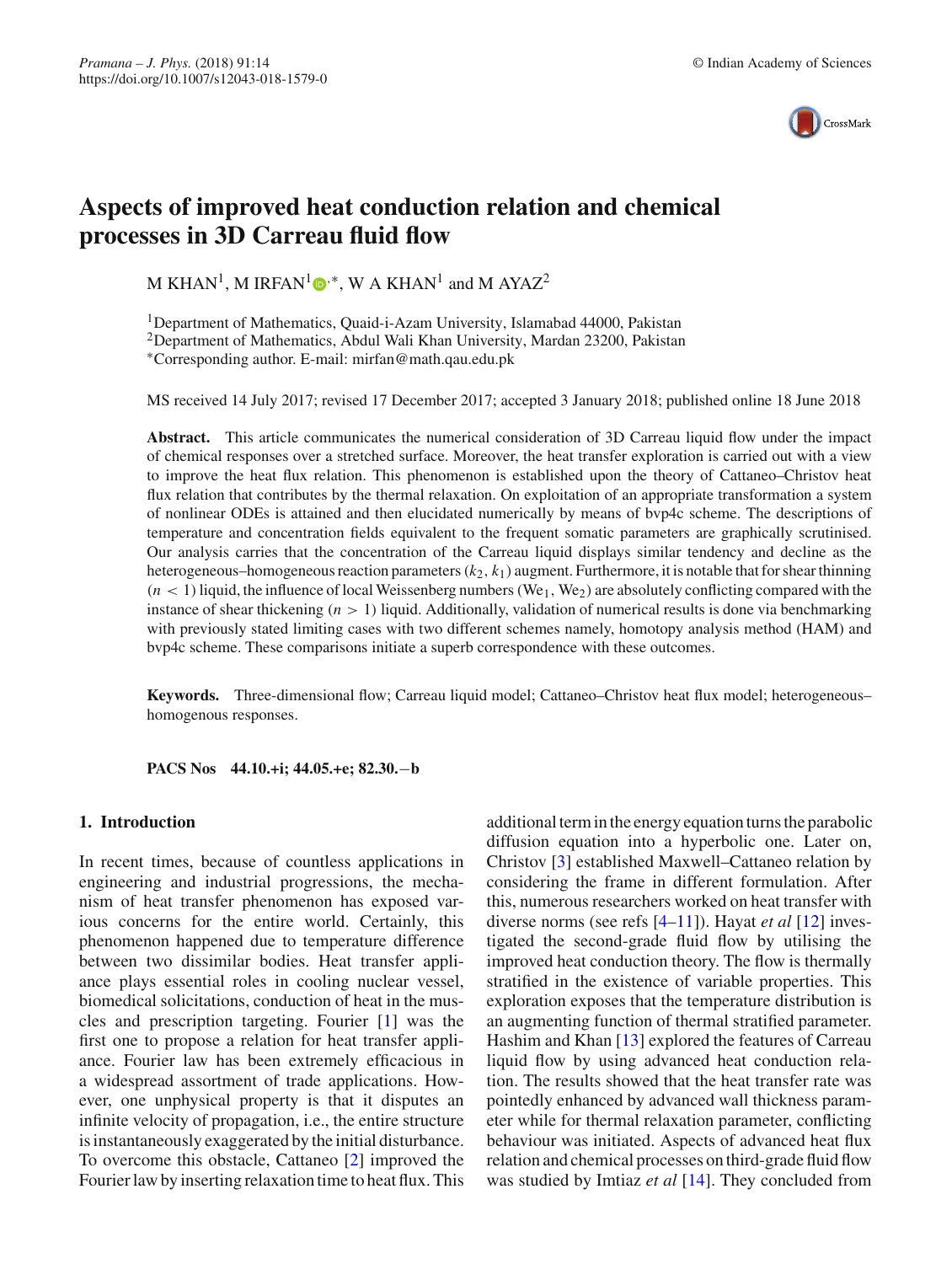their observations that the liquid velocity augments by increasing third-grade liquid parameters and Reynolds number.

An analysis of non-Newtonian (refs [\[15](#page-8-8)[–20](#page-8-9)]) flow behaviour owing to the chemical processes has attracted the attention of numerous investigators. Chemical processes can be catogorised as homogeneous and heterogeneous chemical processes. This discrepancy is interrelated to the circumstance that whether they arise in liquid substance or transpire in some catalytic exteriors. A homogeneous process occurs consistently in the entire phase, whereas the heterogeneous process proceeds in a circumscribed region or inside the phase boundary. The prominence of chemical processes is more apparent in diverse trade solicitations, for example, dispensation of foods, hydrometallurgical production, plantations of fruit plants, destruction of yields via freezing. Additionally, the homogeneous and heterogeneous processes allied with the improvement and consumption of the reactant sort at numerous rates both inside the fluid and on the catalytic exteriors are extremely sophisticated. For the exploration of homogeneous– heterogeneous processes on the flow of viscous liquids, Merkin [\[21\]](#page-8-10) proposed an isothermal relation. This scrutiny exposes that because of the surface reaction this utilisation is dominant. Further, by considering both sorts of identical diffusivities, Chaudhary and Merkin [\[22\]](#page-8-11) studied the properties of homogeneous– heterogeneous reaction in viscous fluid flow. Khan *et al* [\[23](#page-8-12)] scrutinised the 3D Burgers liquid in the existence of homogenous–heterogeneous procedure. They noticed that by enriching the values of homogeneous process parameter the concentration profile reduces whereas it augments for Schmidt number. Rana *et al* [\[24](#page-8-13)] explored the features of the heterogeneous–homogeneous process on mixed convection Casson fluid. They established that with a rise in the slip parameter the concentration of chemical species on the surface declines. Numerous studies pertinent to the chemical reaction in different liquid models can be seen in refs [\[25](#page-8-14)[–30\]](#page-8-15). Recently, impact of Cattaneo–Christov heat flux relation with heterogeneous–homogeneous chemical reaction on 3D Sisko fluid was reported by Khan *et al* [\[31\]](#page-8-16). Their analysis reveals that there is a decay in the liquid temperature and thickness of thermal boundary layer for enlargement in the thermal relaxation parameter.

In all the above quoted literatures, the foremost attention of the current exertion is to scrutinise the features of homogeneous–heterogeneous reaction for steady 3D flow of Carreau fluid over a bidirectional stretching surface. Additionally, heat transfer phenomenon is established by utilising the advanced heat flux relation. By means of proper conversion, a set of combined non-linear PDEs are transformed into coupled non-linear ODEs and then resolved numerically by utilising the bvp4c function in Matlab. The impact of scheming parameters on temperature and concentration fields are exposed graphically and conferred in details. Furthermore, a tabular comparison between bvp4c (refs  $[32-35]$  $[32-35]$ ) and HAM (refs  $[36-38]$  $[36-38]$ ) with existing studies are also presented in limiting cases.

## **2. Problem formulation**

Consider the steady, 3D incompressible forced convective flow of a Carreau fluid over a bidirectional stretched surface. The sheet is stretched with linear velocity  $u =$ *ax* and  $v = by$ , respectively, in which  $a, b > 0$  are taken as constants and the flow occupies the domain  $z > 0$ (see figure [1\)](#page-1-0). The heat transfer phenomenon is established in the presence of an improved heat conduction relation. Additionally, the influence of heterogeneous– homogeneous reactions is presented. Homogeneous response for cubic autocatalysis is of the form

$$
G + 2H \to 3H, \text{ rate} = k_c g h^2,\tag{1}
$$

whereas on the catalyst surface, the isothermal response of the first-order is of the form

$$
G \to H, \text{ rate} = k_s g, \tag{2}
$$

where the chemical species  $(G, H)$  have the concentration  $(g, h)$  and rate constants  $(k_c, k_s)$ , respectively. Moreover, it is supposed that both processes are isothermal and far away from the sheet at the ambient fluid, there is a uniform concentration  $g_0$  of reactant  $G$  and there is no autocatalyst *H*.

Under these considerations, the governing flow problem with boundary conditions [\[39](#page-8-21)[,40\]](#page-9-0) can be written as

$$
\frac{\partial u}{\partial x} + \frac{\partial v}{\partial y} + \frac{\partial w}{\partial z} = 0,\tag{3}
$$



<span id="page-1-0"></span>**Figure 1.** Flow configuration.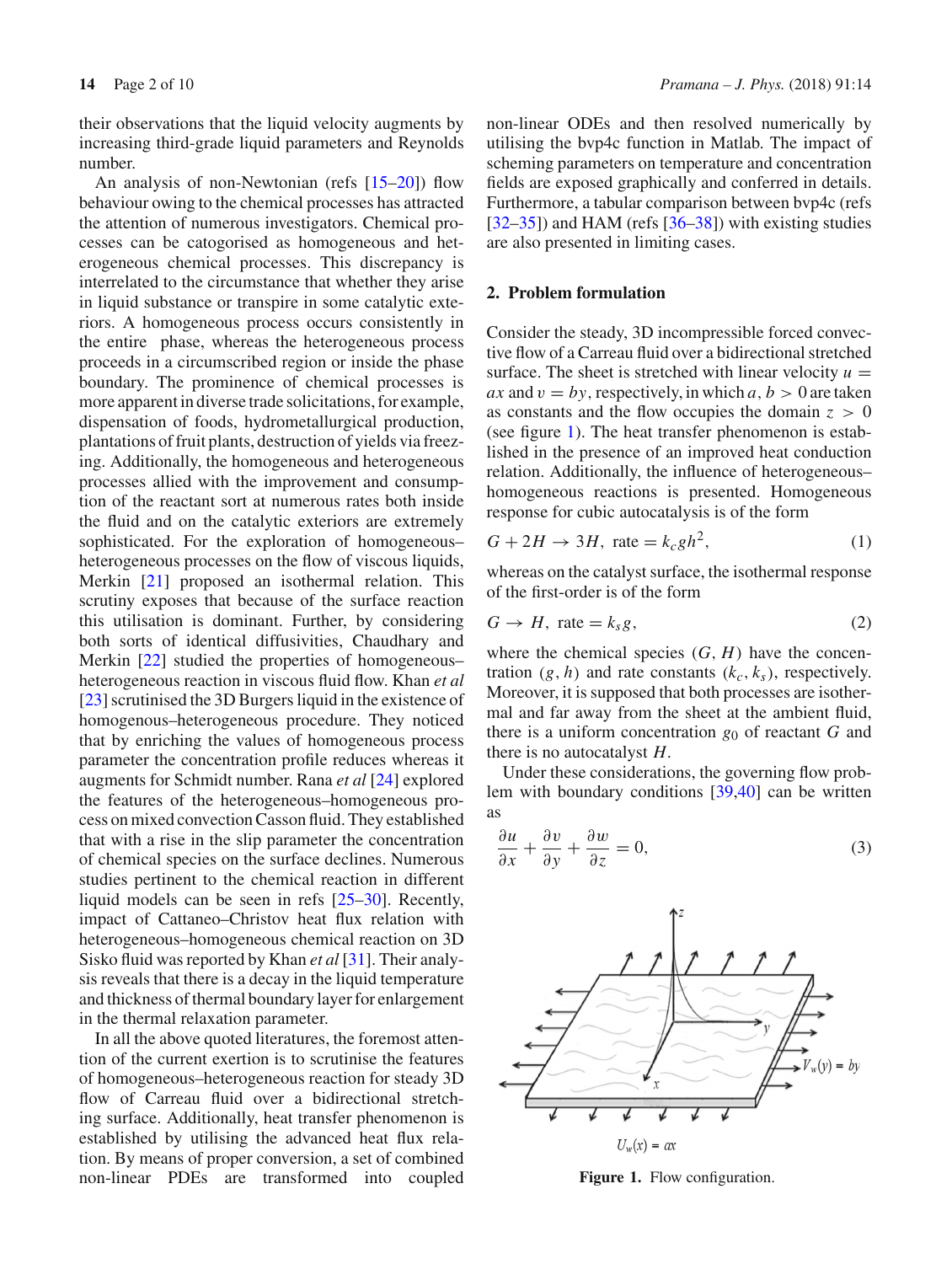

**Figure 2.** Temperature distribution  $\theta(\eta)$  for different values of thermal relaxation parameter  $\beta$  when (**a**)  $n = 0.5$  and (**b**)  $n = 1.5$ .

<span id="page-2-0"></span>

**Figure 3.** Temperature distribution  $\theta(\eta)$  for different values of Prandtl number Pr when (**a**)  $n = 0.5$  and (**b**)  $n = 1.5$ .

<span id="page-2-1"></span>

<span id="page-2-2"></span>**Figure 4.** Concentration distribution  $l(\eta)$  for different values of local Weissenberg number We<sub>1</sub> when (**a**)  $n = 0.5$  and (**b**)  $n = 1.5$ .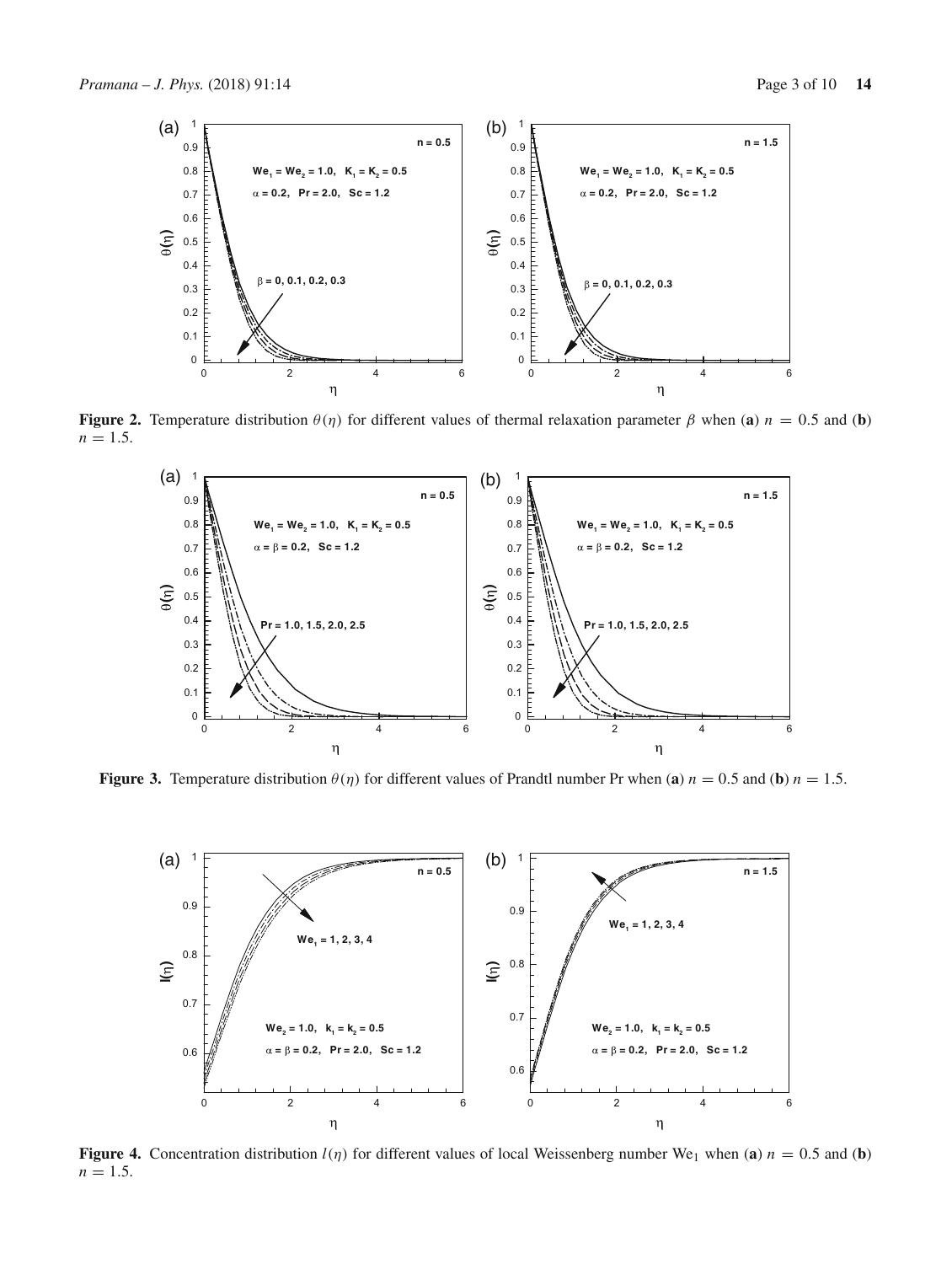

**Figure 5.** Concentration distribution  $l(\eta)$  for different values of local Weissenberg number We<sub>2</sub> when (**a**)  $n = 0.5$  and (**b**)  $n = 1.5$ .

<span id="page-3-0"></span>

**Figure 6.** Concentration distribution  $l(\eta)$  for different values of ratio of stretching rate parameter  $\alpha$  when (**a**)  $n = 0.5$  and (**b**)  $n = 1.5$ .

<span id="page-3-1"></span>

<span id="page-3-2"></span>**Figure 7.** Concentration distribution  $l(\eta)$  for different values of Schmidt number Sc when (**a**)  $n = 0.5$  and (**b**)  $n = 1.5$ .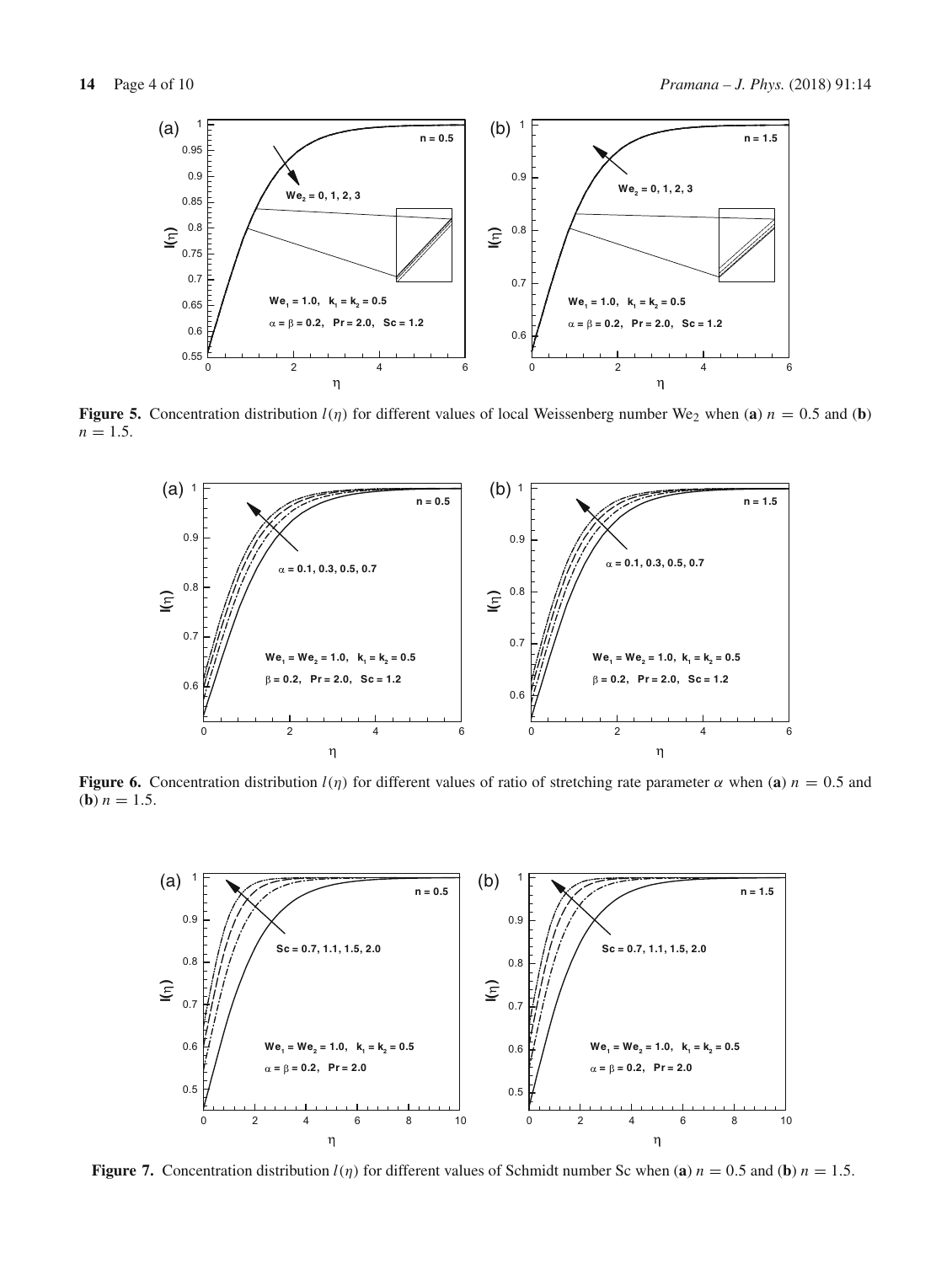

**Figure 8.** Concentration distribution  $l(\eta)$  for different values of homogeneous reaction parameter  $k_1$  when (**a**)  $n = 0.5$  and (**b**)  $n = 1.5$ .

<span id="page-4-0"></span>

**Figure 9.** Concentration distribution  $l(\eta)$  for different values of heterogeneous reaction parameter  $k_2$  when (**a**)  $n = 0.5$  and (**b**)  $n = 1.5$ .

<span id="page-4-1"></span>

<span id="page-4-2"></span>**Figure 10.** A comparison of Prandtl number (**a**) and thermal relaxation time parameter  $\beta$  (**b**) on temperature distribution  $\theta(\eta)$ for two different techniques.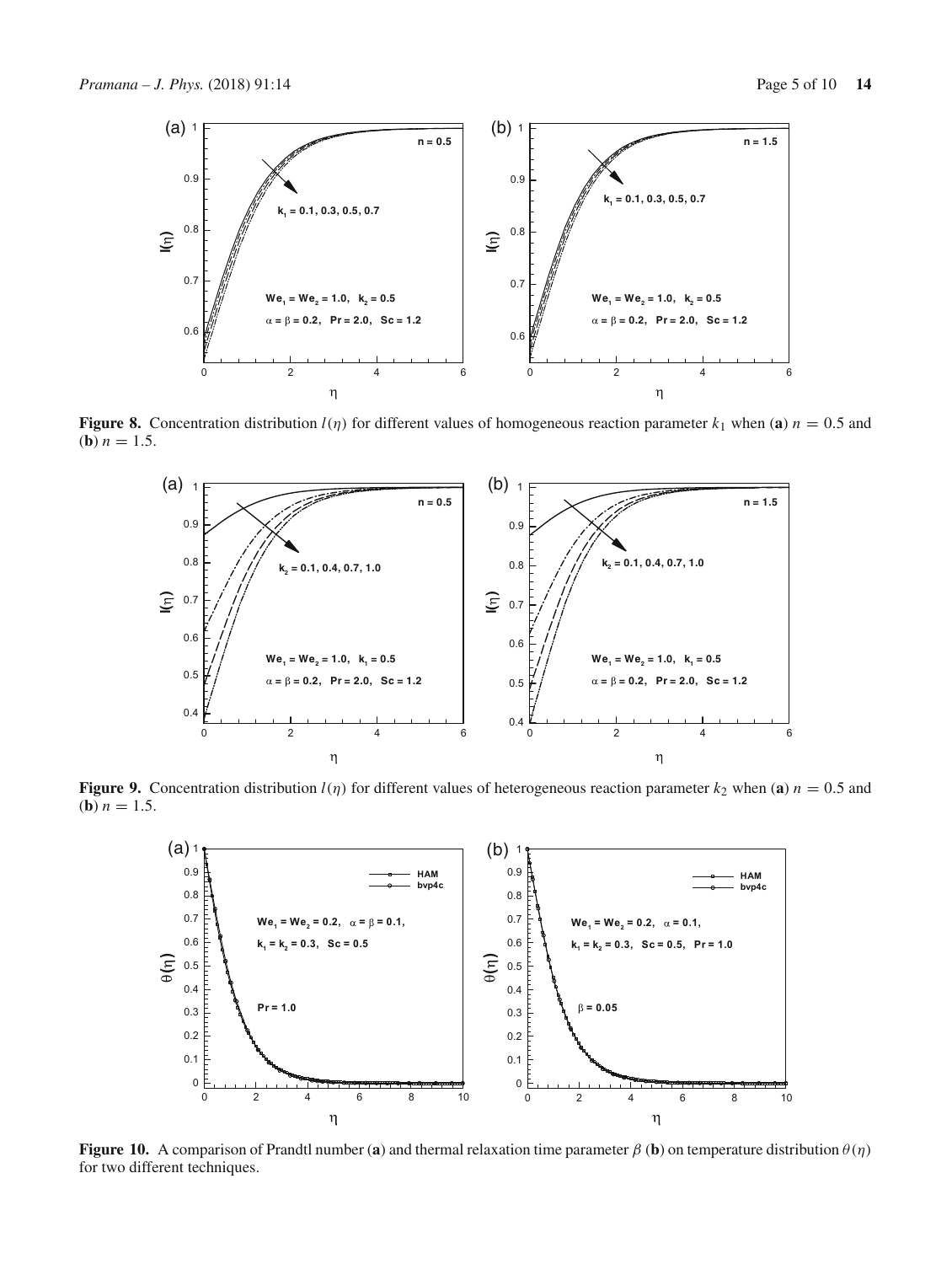|          |             |                         | f''(0)                    |                 |               |  |
|----------|-------------|-------------------------|---------------------------|-----------------|---------------|--|
| $\alpha$ | Wang $[42]$ | Liu and Anderson $[43]$ | Munir <i>et al</i> $[44]$ | Present (byp4c) | Present (HAM) |  |
| 0.0      | $-1$        | $-1$                    | $-1$                      | $-1$            | $-1$          |  |
| 0.25     | $-1.048813$ | $-1.048813$             | $-1.048818$               | $-1.048813$     | $-1.048810$   |  |
| 0.50     | $-1.093097$ | $-1.093096$             | $-1.093098$               | $-1.093095$     | $-1.093095$   |  |
| 0.75     | $-1.134485$ | $-1.134486$             | $-1.134487$               | $-1.134485$     | $-1.134486$   |  |
| 1.0      | $-1.173720$ | $-1.173721$             | $-1.173721$               | $-1.173720$     | $-1.173720$   |  |

<span id="page-5-1"></span>Table 1. A comparison of local skin friction coefficient with two different techniques in limiting cases when  $We_1 = We_2 = 0$  and  $n = 3$ .

**Table 2.** A comparison of local skin friction coefficient with two different techniques in limiting cases when  $We_1 = We_2 = 0$  and  $n = 3$ .

|          | g''(0)      |                         |                  |                 |               |  |
|----------|-------------|-------------------------|------------------|-----------------|---------------|--|
| $\alpha$ | Wang $[42]$ | Liu and Anderson $[43]$ | Munir et al [44] | Present (byp4c) | Present (HAM) |  |
| 0.0      |             |                         |                  | $-1$            | $-1$          |  |
| 0.25     | $-0.194564$ | $-0.194565$             | $-0.194567$      | $-0.1945649$    | $-0.1945645$  |  |
| 0.50     | $-0.465205$ | $-0.465206$             | $-0.465207$      | $-0.4652052$    | $-0.4652049$  |  |
| 0.75     | $-0.794622$ | $-0.794619$             | $-0.794619$      | $-0.7946182$    | $-0.7946182$  |  |
| 1.0      | $-1.173720$ | $-1.173721$             | $-1.173721$      | $-1.1737205$    | $-1.1737210$  |  |

<span id="page-5-2"></span>**Table 3.** A comparison of local Nusselt number with two different techniques in limiting cases when  $We_1 = We_2 = \beta = 0$  and  $n = 3$ .

|                      | $\theta'(0)$                              |                                           |                                           |                                           |  |
|----------------------|-------------------------------------------|-------------------------------------------|-------------------------------------------|-------------------------------------------|--|
| $\alpha$             | Liu and Anderson $[43]$                   | Munir et al [44]                          | Present (byp4c)                           | Present (HAM)                             |  |
| 0.25<br>0.50<br>0.75 | $-0.665933$<br>$-0.735334$<br>$-0.796472$ | $-0.665939$<br>$-0.735336$<br>$-0.796472$ | $-0.665933$<br>$-0.735335$<br>$-0.796473$ | $-0.665926$<br>$-0.735332$<br>$-0.796471$ |  |

<span id="page-5-3"></span>**Table 4.** A comparison of local Nusselt number with two different techniques for different values of Prandtl number when  $We_1 = We_2 = \beta = 0$  and  $n = 3$ .

|      | $-\theta'(0)$        |           |                       |                |              |  |
|------|----------------------|-----------|-----------------------|----------------|--------------|--|
| Pr   | Khan and Khan $[45]$ | Wang [46] | Gorla and Sidawi [47] | Present(bvp4c) | Present(HAM) |  |
| 0.70 | 0.4539               | 0.4539    | 0.4539                | 0.453935       | 0.453933     |  |
| 1.0  |                      |           |                       | 0.581979       | 0.581977     |  |
| 1.3  |                      |           |                       | 0.693029       | 0.693023     |  |
| 1.5  |                      |           |                       | 0.760293       | 0.760298     |  |
| 1.7  |                      |           |                       | 0.823311       | 0.823327     |  |
| 2.0  | 0.9113               | 0.9114    | 0.9114                | 0.911362       | 0.911336     |  |
| 7.0  | 1.8954               | 1.8954    | 1.8954                | 1.895420       |              |  |
| 20.0 | 3.3539               | 3.3539    | 3.3539                | 3.353950       |              |  |
| 70.0 | 6.4621               | 6.4622    | 6.4622                | 6.462250       |              |  |

*u*

<span id="page-5-0"></span>
$$
u\frac{\partial u}{\partial x} + v\frac{\partial u}{\partial y} + w\frac{\partial u}{\partial z} = v\frac{\partial^2 u}{\partial z^2} \left[1 + \Gamma^2 \left(\frac{\partial u}{\partial z}\right)^2\right]^{\left(\frac{n-1}{2}\right)}
$$

$$
+v(n-1)\Gamma^2 \frac{\partial^2 u}{\partial z^2} \left(\frac{\partial u}{\partial z}\right)^2 \left[1 + \Gamma^2 \left(\frac{\partial u}{\partial z}\right)^2\right]^{\left(\frac{n-3}{2}\right)},
$$

$$
\frac{\partial v}{\partial x} + v \frac{\partial v}{\partial y} + w \frac{\partial v}{\partial z} = v \frac{\partial^2 v}{\partial z^2} \left[ 1 + \Gamma^2 \left( \frac{\partial v}{\partial z} \right)^2 \right]^{ \left( \frac{n-1}{2} \right) } \n+ v(n-1) \Gamma^2 \frac{\partial^2 v}{\partial z^2} \left( \frac{\partial v}{\partial z} \right)^2 \left[ 1 + \Gamma^2 \left( \frac{\partial v}{\partial z} \right)^2 \right]^{ \left( \frac{n-3}{2} \right) },
$$
\n(5)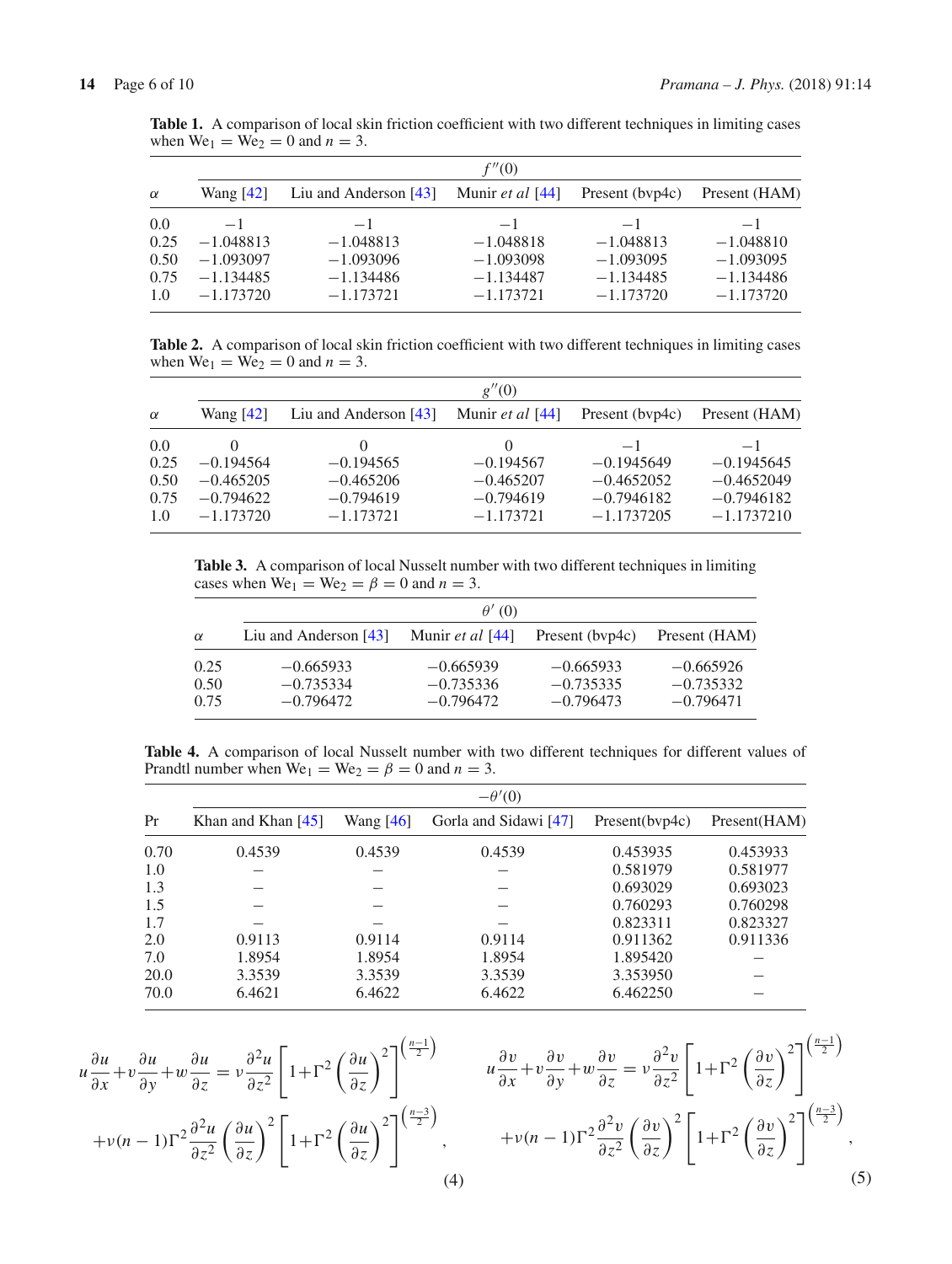$$
u\frac{\partial T}{\partial x} + v\frac{\partial T}{\partial y} + w\frac{\partial T}{\partial z} = \alpha_1\frac{\partial^2 T}{\partial z^2} - \lambda \begin{bmatrix} u^2\frac{\partial^2 T}{\partial x^2} + v^2\frac{\partial^2 T}{\partial y^2} + w^2\frac{\partial^2 T}{\partial z^2} + 2uv\frac{\partial^2 T}{\partial x \partial y} \\ + 2vw\frac{\partial^2 T}{\partial y \partial z} + 2uw\frac{\partial^2 T}{\partial x \partial z} + \left(u\frac{\partial u}{\partial x} + v\frac{\partial u}{\partial y} + w\frac{\partial u}{\partial z}\right)\frac{\partial T}{\partial x} \\ + \left(u\frac{\partial v}{\partial x} + v\frac{\partial v}{\partial y} + w\frac{\partial v}{\partial z}\right)\frac{\partial T}{\partial y} + \left(u\frac{\partial w}{\partial x} + v\frac{\partial w}{\partial y} + w\frac{\partial w}{\partial z}\right)\frac{\partial T}{\partial z} \end{bmatrix},
$$
\n(6)

<span id="page-6-0"></span>
$$
u\frac{\partial g}{\partial x} + v\frac{\partial g}{\partial y} + w\frac{\partial g}{\partial z} = D_G \frac{\partial^2 g}{\partial z^2} - k_c g h^2,\tag{7}
$$

$$
u\frac{\partial h}{\partial x} + v\frac{\partial h}{\partial y} + w\frac{\partial h}{\partial z} = D_H \frac{\partial^2 h}{\partial z^2} + k_c g h^2,\tag{8}
$$

$$
u = U_w(x) = ax, \ v = V_w(y) = by, \ w = 0,
$$
  

$$
T = T_w, \ D_G \frac{\partial g}{\partial z} = k_s g, \ D_H \frac{\partial h}{\partial z} = -k_s g \text{ at } z = 0,
$$
  
(9)

$$
u \to 0, \ v \to 0, \ T \to T_{\infty}, \ g \to g_0, \ h \to 0 \text{ as } z \to \infty,
$$
\n(10)

where  $(u, v, w)$  represent the velocity components along *x*-,*y*- and *z*-directions, respectively, ν is the kinematic viscosity,  $\Gamma$  is the material rate constant, *n* is the power law index, *T* is the liquid temperature,  $\alpha_1$ is the thermal diffusivity of the liquid,  $\lambda$  is the thermal relaxation time and  $(D_G, D_H)$  are the diffusion species coefficients of *G* and *H*, respectively.

The transformations are as follows:

$$
u = axf'(\eta),
$$
  
\n
$$
v = ayg'(\eta),
$$
  
\n
$$
w = -\sqrt{av}[f(\eta) + g(\eta)],
$$
  
\n
$$
\theta(\eta) = \frac{T - T_{\infty}}{T_w - T_{\infty}},
$$
  
\n
$$
g = g_0 l(\eta), \quad h = h_0 m(\eta), \quad \eta = z \sqrt{\frac{a}{v}}.
$$
\n(11)

In view of overhead transformations, the incompressibility condition is satisfied identically and eqs  $(4)$ – $(10)$ yield

<span id="page-6-1"></span>
$$
f'''[1 + \text{We}_1^2 f''^2]^{(n-3)/2} [1 + n \text{We}_1^2 f''^2] -f'^2 + f''(f+g) = 0,
$$
 (12)  

$$
g'''[1 + \text{We}_2^2 g''^2]^{(n-3)/2} [1 + n \text{We}_2^2 g''^2]
$$

$$
-g'^2 + g''(f+g) = 0,
$$
\n(13)

$$
\theta'' + \Pr(f + g)\theta' - \Pr\beta[(f + g)(f' + g')\theta'
$$
  
 
$$
+ (f + g)^2 \theta' = 0,
$$
 (14)

$$
\frac{1}{Sc}l'' + (f+g)l' - k_1lm^2 = 0,
$$
\n(15)

<span id="page-6-2"></span>
$$
\frac{\lambda_1}{\text{Sc}} m'' + (f+g)m' + k_1 l m^2 = 0,
$$
\n(16)

$$
f(0) = 0
$$
,  $g(0) = 0$ ,  $f'(0) = 1$ ,  $g'(0) = \alpha$ ,  
\n $\theta(0) = 1$ ,  $l'(0) = k_2 l(0)$ ,  $\lambda_1 m'(0) = -k_2 l(0)$ , (17)

$$
f' \to 0, g' \to 0, \theta \to 0, l \to 1, m \to 0 \text{ as } \eta
$$
  

$$
\to \infty.
$$
 (18)

In the above expressions,  $We_1$ =  $\sqrt{\frac{\Gamma^2 a U_w^2}{v}}$ ) and  $We<sub>2</sub>$ =  $\sqrt{\frac{\Gamma^2 a V_w^2}{v}}$ are the local Weissenberg numbers,  $Pr\left(=\frac{\nu}{\alpha_1}\right)$ ) is the Prandtl number,  $\beta$  (=  $\lambda a$ ) is the thermal relaxation time parameter,  $\lambda_1 \left( = \frac{D_H}{D_G} \right)$ ) is the ratio of diffusion coefficient, Sc  $\left(=\frac{v}{D_G}\right)$ ) is the Schmidt number,  $\alpha$  (=  $\frac{b}{a}$ ) is the ratio of stretching rates parameter and  $(k_2, k_1)$  are the measures of the strength of heterogeneous–homogeneous processes.

In physical circumstances, the diffusion coefficients  $D_G$  and  $D_H$  are taken to be equivalent, i.e.  $\lambda_1 = 1$ , which will provide us

$$
l(\eta) + m(\eta) = 1.
$$
\n(19)

Subsequently, eqs  $(15)$  and  $(16)$  yield

<span id="page-6-3"></span>
$$
\frac{1}{\text{Sc}}l'' + (f+g)l' - k_1(1-l)^2l = 0,\tag{20}
$$

with boundary conditions

<span id="page-6-4"></span>
$$
l'(0) = k_2 l(0), l \to 1 \text{ as } \eta \to \infty.
$$
 (21)

### **3. Physical quantities**

#### 3.1 *The skin friction coefficients*

Essential features of flow are the local skin friction coefficients  $C_{fx}$  and  $C_{fy}$  which are defined as

$$
C_{fx} = \frac{\tau_{xz}}{\frac{1}{2}\rho U_w^2} \quad \text{and} \quad C_{fy} = \frac{\tau_{yz}}{\frac{1}{2}\rho U_w^2},\tag{22}
$$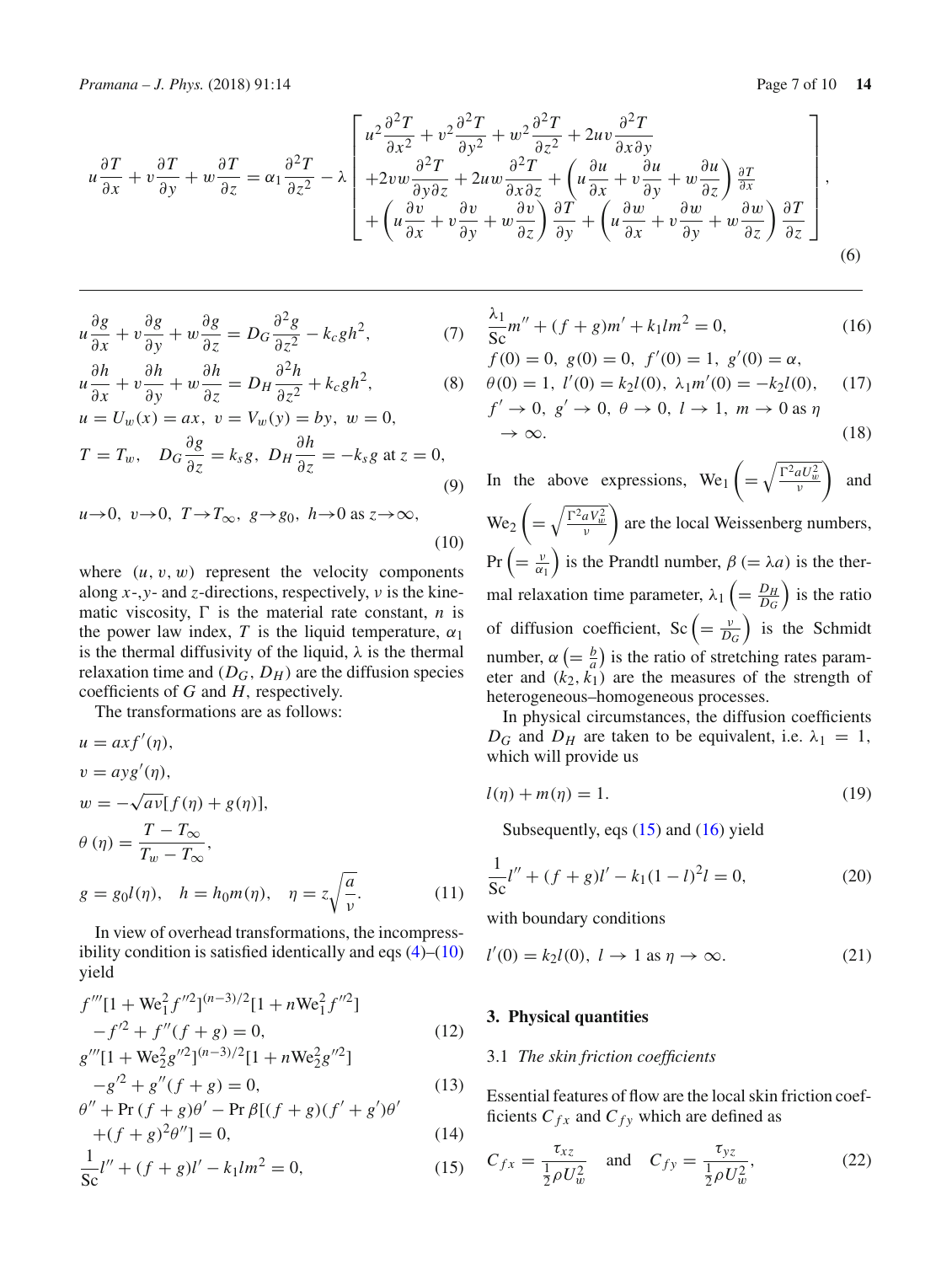and in the dimensionless forms, we have

$$
\frac{1}{2}C_{fx}\text{Re}_x^{1/2} = f''(0)[1 + \text{We}_1^2 f''^2(0)]^{(n-1)/2},
$$
  

$$
\frac{1}{2}\left(\frac{U_w}{V_w}\right)C_{fy}\text{Re}_x^{1/2} = g''(0)[1 + \text{We}_2^2 g''^2(0)]^{(n-1)/2},
$$
  
(23)

in which  $Re_x = ax^2/v$  is the local Reynolds number.

#### **4. Numerical results and discussion**

This section predominantly emphasises the somatic features of heterogeneous–homogeneous responses on the non-Fourier's heat conduction relation by utilising 3D Carreau fluid flow past a stretched surface. The set of eqs  $(12)$ – $(14)$  and  $(20)$  with boundary restrictions  $(17)$ ,  $(18)$  and  $(21)$  are established and resolved via bvp4c scheme. The main purpose of the following discussion is to showcase the influence of emergent parameters such as the local Weissenberg numbers  $(We<sub>1</sub>, We<sub>2</sub>)$ , ratio of stretching rate parameter α, Prandtl number Pr, thermal relaxation time parameter  $β$ , heterogeneous– homogeneous reaction parameters  $(k_2, k_1)$  and Schmidt number Sc on the temperature and concentration fields in both circumstances (i.e. shear thinning/thickening) liquids. Additionally, the numerical and analytical outcomes in comparison of some former existing literature are available for diverse values of ratio of stretching rate parameter  $\alpha$  and Prandtl number Pr.

#### 4.1 *Temperature field*

Figures [2a](#page-2-0), [2b](#page-2-0), [3a](#page-2-1) and [3b](#page-2-1) are portrayed to visualise the impact of thermal relaxation parameter β and Prandtl number Pr on the temperature of the Carreau liquid for both shear thinning and shear thickening liquids, respectively. From these plots, we see that the liquid temperature and thickness of the thermal boundary layer decrease for increasing values of Prandtl number and thermal relaxation parameter for both cases. Physically, this happen because, for increased values of thermal relaxation parameter, the liquid needs extra time to transfer heat to its adjacent elements which raises the temperature gradient and hence decreases the temperature distribution. Moreover, for the case of Fourier's law the temperature field is better when compared with Cattaneo–Christov heat flux relation. This coincides with that of ref. [\[41\]](#page-9-7). Moreover, it can be noticed that  $\theta(\eta)$  and related thickness of the layer decrease when Pr increases. An increase in Pr causes a decrease in thermal diffusion and temperature field.

## 4.2 *Concentration field*

Figures [4a](#page-2-2), [4b](#page-2-2), [5a](#page-3-0) and [5b](#page-3-0) are plotted to interpret the features of the local Weissenberg numbers  $We<sub>1</sub>$  and  $We<sub>2</sub>$ on the concentration profile of the Carreau liquid. The result shows that with the enlargement of the local Weiss enberg numbers, the concentration distribution increases whereas the thickness of the concentration boundary layer reduces for shear thinning liquid. Shear thickening liquid's moderately conflicting behaviour is identified for the increased values of local Weissenberg numbers.

The impact of increasing values of the ratio of stretching rate parameter  $\alpha$  and the Schmidt number Sc on the concentration of the Carreau fluid for both instances  $(n < 1)$  and  $(n > 1)$  are shown in figures [6a](#page-3-1), [6b](#page-3-1), [7a](#page-3-2) and [7b](#page-3-2) respectively. From these plots, the analogous behaviours for the emergent values of the ratio of stretching rate parameter and the Schmidt number for shear thinning/thickening liquids are perceived. Increase in values of these parameters results in enhanced concentration field while thickness of concentration boundary layer reduces. For physical point of vision advance values of ratio of the stretching rates parameter, stretching beside the *y*-direction growths which reasons the escalation of the concentration of the Carreau liquid. Moreover, as the Schmidt number is the relation of the viscous diffusion rate to the molecular diffusion rate. However, higher values of Schmidt number cause greater viscous diffusion rate, which is fit to intensify the liquid concentration.

Figures [8a](#page-4-0), [8b](#page-4-0), [9a](#page-4-1) and [9b](#page-4-1) respectively explore the properties of homogeneous and heterogeneous response parameters for the shear thinning and shear thickening situations on the concentration scattering. The concentration field is moderate for both conditions  $(n<1)$  and  $(n>1)$  for increased values of homogeneous/ heterogeneous parameters. However, for larger values of homogeneous–heterogeneous parameters there is a decline in the concentration and allied thickness of concentration boundary layer. Physically, from these plots, this behaviour occurs because of the fact that throughout the homogeneous reaction the reactants are disbursed. Instead, one can notice from figures [9a](#page-4-1) and [9b](#page-4-1) that the advanced values of the heterogeneous response parameter  $k_2$  results in the decline of the concentration distribution. This coincides with the overall physical behaviour of homogeneous and heterogeneous reactions. Hence, the concentration field decays for  $k_2$ .

# 4.3 *Tabular and graphical comparisons*

Figures [10a](#page-4-2) and [10b](#page-4-2) depict the impact of Pr and  $\beta$  for two dissimilar schemes namely, the homotopy analysis method (HAM) and bvp4c approach. From these plots,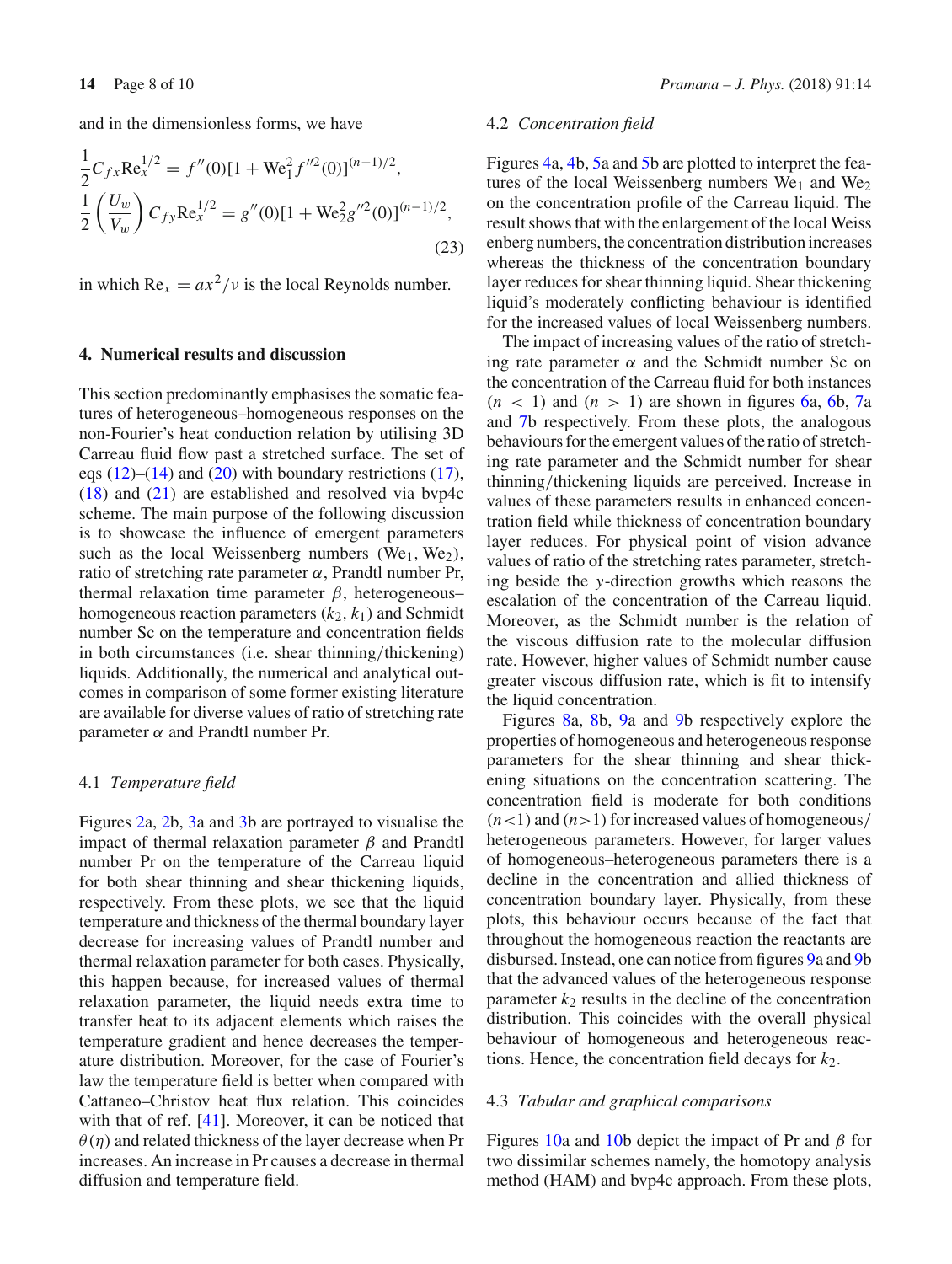we can see that plots for both techniques agree quite brilliantly. The authenticity of the numerical consequences is also established by assessing the analytical outcomes achieved by the HAM as shown in tables [1–](#page-5-1)[3.](#page-5-2) Moreover, these results are compared with former available literature as an exceptional instance of the problem and outstanding settlement is noticed. The discrepancy of the Nusselt number for different values of Prandtl number are presented in table [4.](#page-5-3) A comparison between HAM and numerical scheme (bvp4c) with some former studies is also presented in this table. Consequently, we assure that the present outcomes are very accurate.

## **5. Concluding remarks**

The features of homogenous–heterogeneous reaction on 3D Carreau fluid flow induced by a stretched surface was examined in this paper. The improved heat conduction model is executed to reveal the heat transfer phenomenon of Carreau liquid. From the present examination, the following inferences are summarised:

- Both the Prandtl number and thermal relaxation parameter diminished the temperature field and the boundary layer thickness in both instances for increased values of these parameters.
- The impact of Weissenberg numbers for shear thinning  $(n < 1)$  liquid was quite reverse to the thinning  $(n > 1)$  liquid for larger values of these numbers.
- Conflicting behaviours for *n* < 1 and *n* > 1 of homogeneous response parameter and Schmidt number were detected for the concentration distribution.

## **References**

- <span id="page-8-0"></span>[1] J B J Fourier, *Theorie analytique De La Chaleur Paris* (Chez Firmin Didot, Père et fils, 1822)
- <span id="page-8-1"></span>[2] C Cattaneo, *Sulla conduzione del calore, Atti Semin. Mat. Fis. Univ. Modena Reggio Emilia* **3**, 83 (1948)
- <span id="page-8-2"></span>[3] C I Christov, *Mech. Res. Commun*. **36**, 481 (2009)
- <span id="page-8-3"></span>[4] M Khan and W A Khan, *J. Mol. Liq.* **221**, 651 (2016)
- [5] N Babu, G Neeraja and C K S Raju, *J. Nanofluids* **6**, 1166 (2017)
- [6] W A Khan, M Irfan and M Khan, *Results Phys*. **7**, 3583 (2017)
- [7] S U Mamatha, Mahesha and C S K Raju, *J. Nanofluids* **7**, 1074 (2017)
- [8] M Waqas, M I Khan, T Hayat, A Alsaedi and M I Khan, *Chin. J. Phys.* **55**, 729 (2017)
- [9] M J Babu and N Sandeep, *Alexandria Eng. J*. **56**, 659 (2017)
- [10] S U Mamatha, Mahesha and C S K Raju, *Inform. Medicine Unlocked* **9**, 76 (2017)
- <span id="page-8-4"></span>[11] M E Ali and N Sandeep, *Cattaneo–Christov model for radiative heat transfer of magnetohydrodynamic Casson-ferrofluid: A numerical study*, **7** (2017) 21– 30
- <span id="page-8-5"></span>[12] T Hayat, M Zubair, M Waqas, A Alsaedi and M Ayub, *Chin. J. Phys*. **55**, 230 (2017)
- <span id="page-8-6"></span>[13] Hashim and M Khan, *Results Phys.* **7**, 310 (2017)
- <span id="page-8-7"></span>[14] M. Imtiaz, A Alsaedi, A Shafiq and T Hayat, *J. Mol. Liq.* **229**, 501 (2017)
- <span id="page-8-8"></span>[15] C K S Raju and N Sandeep, *Alexandria Eng. J.* **55**, 1115 (2016)
- [16] C K S Raju and N Sandeep, *Alexandria Eng. J.* **55**, 2045 (2016)
- [17] C S K Raju, M M Hoque, N N Anika, S U Mamatha and P Sharma, *Powder Tech*. **317**, 408 (2017)
- [18] S U Mamatha, Mahesha, C S K Raju and O D Makinde, *Defect and Diffusion Forum* **377**, 233 (2017)
- [19] M Khan, M Irfan and W A Khan, *Int. J. Mech. Sci*. **130**, 375 (2017)
- <span id="page-8-9"></span>[20] T Hayat, K Rafique, T Muhammad, A Alsaedi and M Ayub, *Results Phys*. **8**, 26 (2018)
- <span id="page-8-10"></span>[21] J H Merkin, *Math. Comput. Model.* **24**, 125 (1996)
- <span id="page-8-11"></span>[22] M.A Chaudhary and J H Merkin, *Fluid Dyn. Res.* **16**, 311 (1995)
- <span id="page-8-12"></span>[23] W A Khan, A S Alshomrani and M Khan, *Results Phys.* **6**, 772 (2016)
- <span id="page-8-13"></span>[24] S Rana, R Mehmood and N S Akbar, *J. Mol. Liq.* **222**, 1010 (2016)
- <span id="page-8-14"></span>[25] I L Animasaun, C K S Raju and N Sandeep, *Alex. Eng. J.* **55**, 1595 (2016)
- [26] C S K Raju, N Sandeep and S Saleem, *Eng. Sci. Tech., Int. J*. **19**, 875 (2016)
- [27] T Hayat, M Rashid, M Imtiaz and A Alsaedi, *Int. J. Heat Mass Transfer* **113**, 96 (2017)
- [28] T Hayat, M Rashid and A Alsaedi, *Results Phys*. **8**, 268 (2018)
- [29] M Khan, L Ahmad, W A Khan, A S Alshomrani, A K Alzahrani and S Alghamdi, *J. Mol. Liq*. **238**, 19 (2017)
- <span id="page-8-15"></span>[30] T Hayat, M Rashid and A Alsaedi, *J. Mol. Liq*. **225**, 482 (2017)
- <span id="page-8-16"></span>[31] W A Khan, M Irfan, M Khan, A S Alshomrani, A K Alzahrani and S Alghamdi, *J. Mol. Liq*. **234**, 201 (2017)
- <span id="page-8-17"></span>[32] N Sandeep and C Sulochana, *Alexandria Eng. J.* **55**, 819 (2016)
- [33] M Khan, M Irfan, W A Khan and A S Alshomrani, *Results Phys*. **7**, 2692 (2017)
- [34] M Waqas, M I Khan, T Hayat and A Alsaedi, *Comput. Methods Appl. Mech. Eng*. **324**, 640 (2017)
- <span id="page-8-18"></span>[35] M Khan, M Irfan and W A Khan, *Int. J. Hydro. Energy* **42**, 22054 (2017)
- <span id="page-8-19"></span>[36] F U Rehman, S Nadeem and R U Haq, *Chin. J. Phys*. **55**, 1552 (2017)
- [37] M Khan, M Irfan and W A Khan, *Euro. Phys. J. Plus*, <https://doi.org/10.1140/epjp/i2017-11803-3> (2017)
- <span id="page-8-20"></span>[38] W.A Khan, M Khan, M Irfan and A S Alshomrani, *Results Phys*. **7**, 4025 (2017)
- <span id="page-8-21"></span>[39] T Hayat, M Waqas, S A Shahzed and A Alsaedi, *Int. J. Mol. Liq.* **223**, 566 (2016)